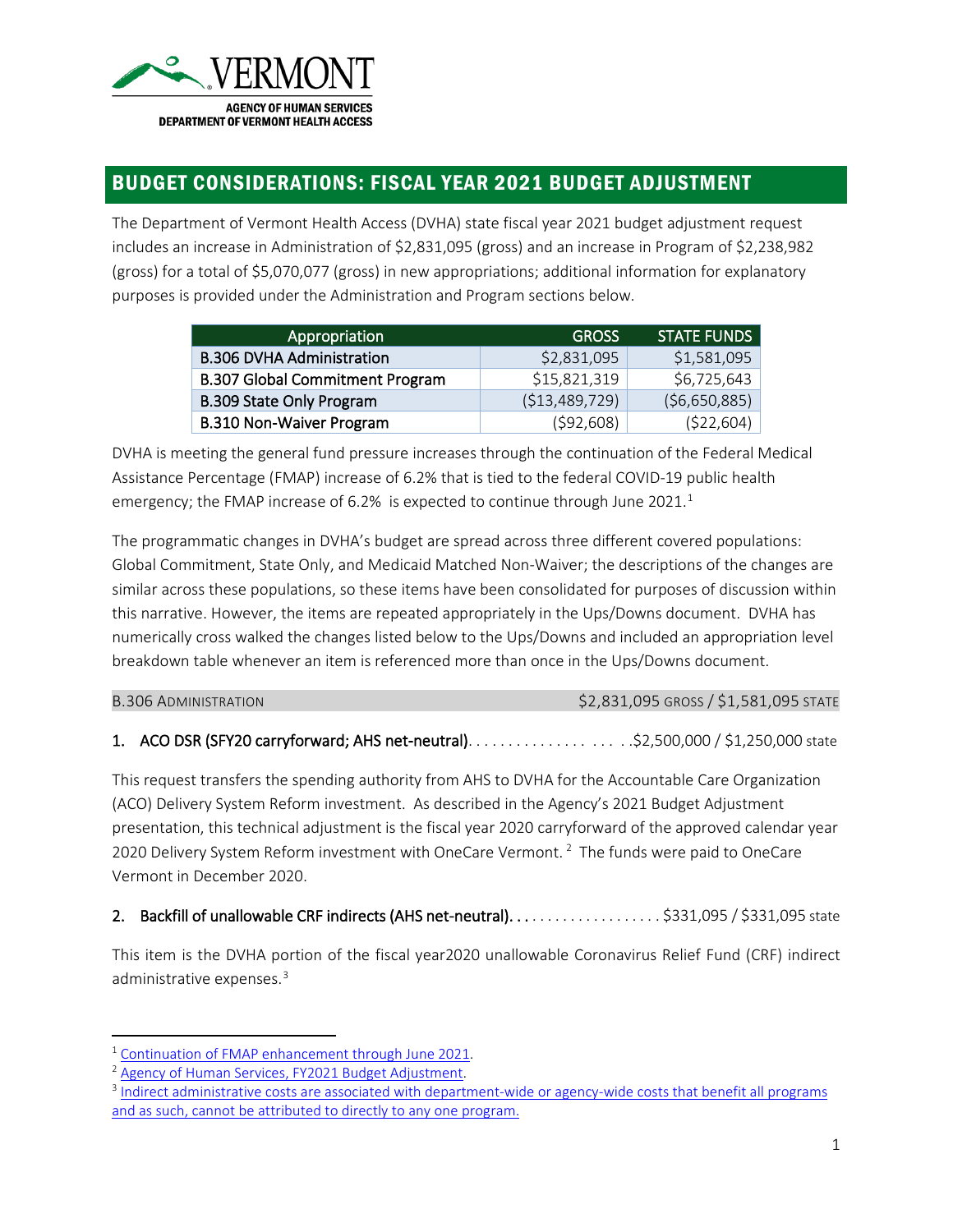

PROGRAM \$2,238,982 GROSS */* \$52,154 STATE

### 3. Caseload & Utilization Changes . . . . . . . . . . . . . . . . . . . . . . . . . . . . . . . . . . \$8,153,469 / \$2,549,639 state

DVHA engaged in an updated Medicaid Consensus Forecast (i.e., a collaborative process for estimating caseload and utilization) with the Joint Fiscal Office, the Department of Finance and Management, and the Agency of Human Services to be adopted in January by the Emergency Board. Vermont is experiencing growth in Medicaid enrollment because of the pandemic and federal requirements to maintain continuous health care benefits. Most growth has been within income-based eligibility groups.

Vermont is required to maintain continuous health care benefits for Medicaid and CHIP enrollees during the period of the federal COVID-19 public health emergency in order to continue to receive the 6.2% enhancement in Federal Medical Assistance Percentage (FMAP) as authorized in the CARES Act. To ensure continuous health care coverage during the COVID-19 public health emergency, DVHA is facilitating continuous health coverage by:

- Extending Medicaid coverage periods (meaning the Department is not processing the redeterminations that could result in loss of Medicaid) until after the emergency ends.
- Suspending certain termination of health insurance (meaning the Department is generally not ending Medicaid coverage during the Emergency unless the customer requests it).
- Temporarily waiving financial verifications required for those seeking to enroll in health insurance.

Each of these emergency actions contributes to an increased caseload for the Vermont Medicaid program. Due both to the pause in redeterminations and the continuation of the COVID-19 pandemic, utilization trends have been disrupted with most eligibility groups experiencing declines in per member per month costs. The Department's Budget Adjustment request combines the increases due to caseload and reduced utilization per member.

| Appropriation                  | <b>GROSS</b>   | <b>STATE FUNDS</b> |
|--------------------------------|----------------|--------------------|
| <b>B.307 Global Commitment</b> | \$9,872,602    | \$4,196,843        |
| B.309 State Only               | (51, 719, 133) | ( \$1,647,204)     |
| <b>B.310 Non-Waiver</b>        | SO             |                    |

4. Plan Year 2019 ACO Reconciliation . . . . . . . . . . . . . . . . . . . . . . . . . . . . . (\$6,685,010) / (\$2,829,409) state The Department's participation the All-Payer ACO Model Agreement is through the Vermont Medicaid Next Generation Program. Under the Program, the Department and the Accountable Care Organization (ACO), OneCare Vermont, agree on a set price for Medicaid services for attributed Medicaid members upfront. A portion of that price is paid monthly to the ACO. The remainder is paid using fee-for-service reimbursement. This one-time repayment represents the portion of the set price overpaid in fee-forservice payments for calendar year 2019 so OneCare Vermont repaid nearly \$6.7 million dollars to the Department in January 2021.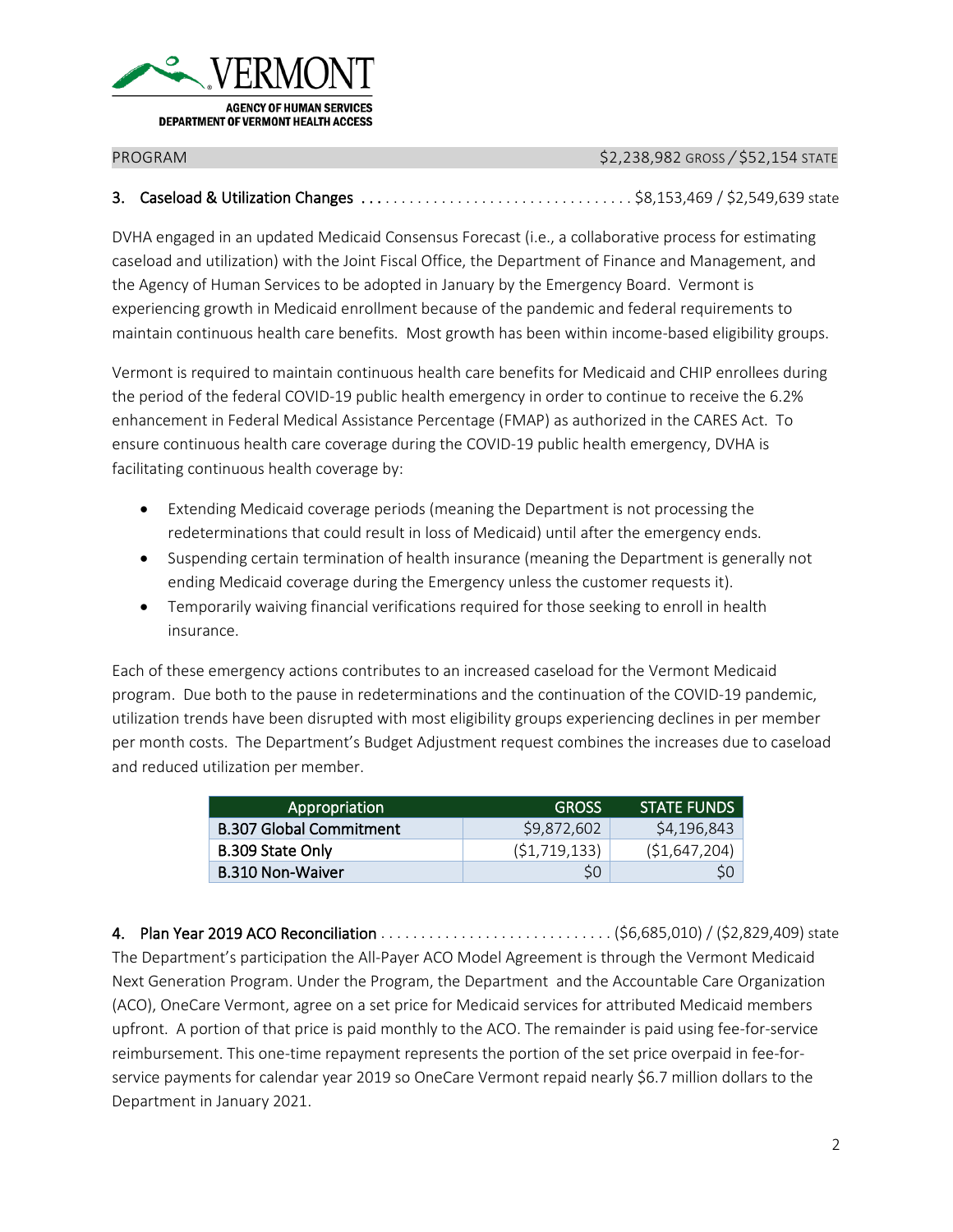

| Appropriation                  | <b>GROSS</b> | <b>STATE FUNDS</b> |
|--------------------------------|--------------|--------------------|
| <b>B.307 Global Commitment</b> | (56,602,694) | (52,806,805)       |
| B.309 State Only               | SO           |                    |
| <b>B.310 Non-Waiver</b>        | (582, 316)   | (522, 604)         |

5. Medicare Buy-In Price Adjustments . . . . . . . . . . . . . . . . . . . . . . . . . . . . . . . . . . \$770,523 / \$331,924 state

The federal government allows for states to use Medicaid dollars to "buy-in" to Medicare on behalf of dually eligible beneficiaries who would otherwise be fully covered by Medicaid programs. Caseload and member month costs vary from year to year. This change incorporates a rate increase and trends in member months. The Medicare Buy-In programs help people who are income-eligible pay their Medicare premiums. There are three distinct Buy-In programs and each has different eligibility requirements:

- *Qualified Medicare Beneficiary* (QMB): Individuals who are eligible can have Medicaid pay their Medicare Part A and Part B premiums, deductibles, and coinsurance within the prescribed limits.
- *Special Low-Income Medicare Beneficiary* (SLMB): Individuals who are eligible can have Medicaid pay their Medicare Part B premiums.
- *Qualified Individuals* (QI-1): Individuals who are eligible can have Medicaid pay their Medicare Part B premiums.

| Appropriation                  | <b>GROSS</b> | <b>STATE FUNDS</b> |
|--------------------------------|--------------|--------------------|
| <b>B.307 Global Commitment</b> | S772.764     | \$328,502          |
| B.309 State Only               | \$8,051      | S <sub>3.422</sub> |
| <b>B.310 Non-Waiver</b>        | (510, 292)   |                    |

### 6. SMI & SUD Waivers; moves IMD cost to GC (DVHA net-neutral).  $\ldots$  . . . . . . . . . . . . . . . . . . \$0 / \$0 state

This technical adjustment moves the spending authority for costs for Institutions for Mental Disease (IMD) from Global Commitment Investments within the State-Only Appropriation to Global Commitment Program as a result of the Serious Mental Illness (SMI) and Substance Use Disorder (SUD) Global Commitment 1115 Waiver changes. As Vermont is required to phasedown the Investment authority for IMD services this allows for the continuation of adult inpatient psychiatry services at IMD hospitals.

| Appropriation                  | <b>GROSS</b>    | <b>STATE FUNDS</b> |
|--------------------------------|-----------------|--------------------|
| <b>B.307 Global Commitment</b> | \$11,778,647    | \$5,007,103        |
| B.309 State Only               | (511, 778, 647) | $($ \$5,007,103)   |
| <b>B.310 Non-Waiver</b>        | SO              |                    |